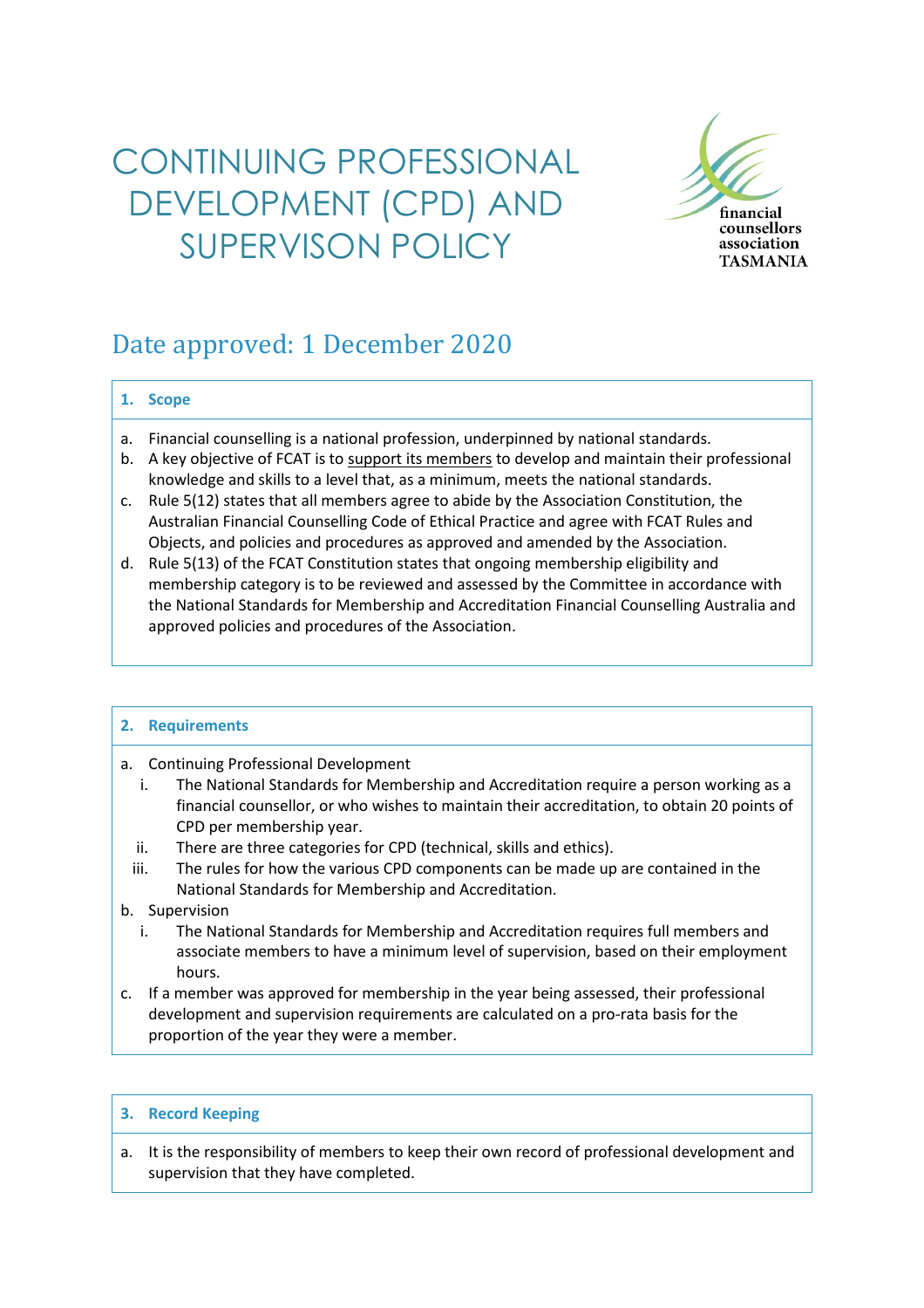- b. Members are to use the Financial Counselling Australia portal for record-keeping.
- c. Members are expected to use the description field to record a summary of what was learned from each PD session and a brief summary of what was discussed in supervision (excluding confidential details).
- d. Record keeping is based on a calendar year.

#### **4. Annual Professional Development and Supervision Returns**

- a. In January each year, the Committee will issue a request to all members to complete and return their record of professional development and supervision.
- b. Members will be provided with a period of 28 days to return their record.
- c. Members may apply to the Committee for an extension of time to provide the return.

### **5. Review of Returns**

- a. The Committee will appoint a sub-Committee to review CPD and supervision returns.
- b. The returns will provide members the opportunity to self-assess whether they have met requirements
- c. A member who fails to provide a return within the required (or approved) timeframe will be deemed to have not met the professional development and supervision requirements of FCAT.
- d. The sub-Committee will select a sample of returns for auditing. The subset will be selected in order that all the returns for all members are audited on a rotational basis.

### **6. Requirements Not Met**

- a. If requirements are not met, the member will be asked to provide a written plan on how they will make up CPD points and supervision hours over the next 12 months and submit the plan to the sub-Committee within 28 days. Membership will then go to the Committee to be approved.
- b. If the member fails to submit their plan within the required 28 days the Committee may decide to suspend a member's membership as per rule 34 of the Constitution.
- c. If the member fails to meet their membership requirements and clear the plan within the 12 month period, the Board may decide to suspend or expel a member as per rule 34 of the Constitution.